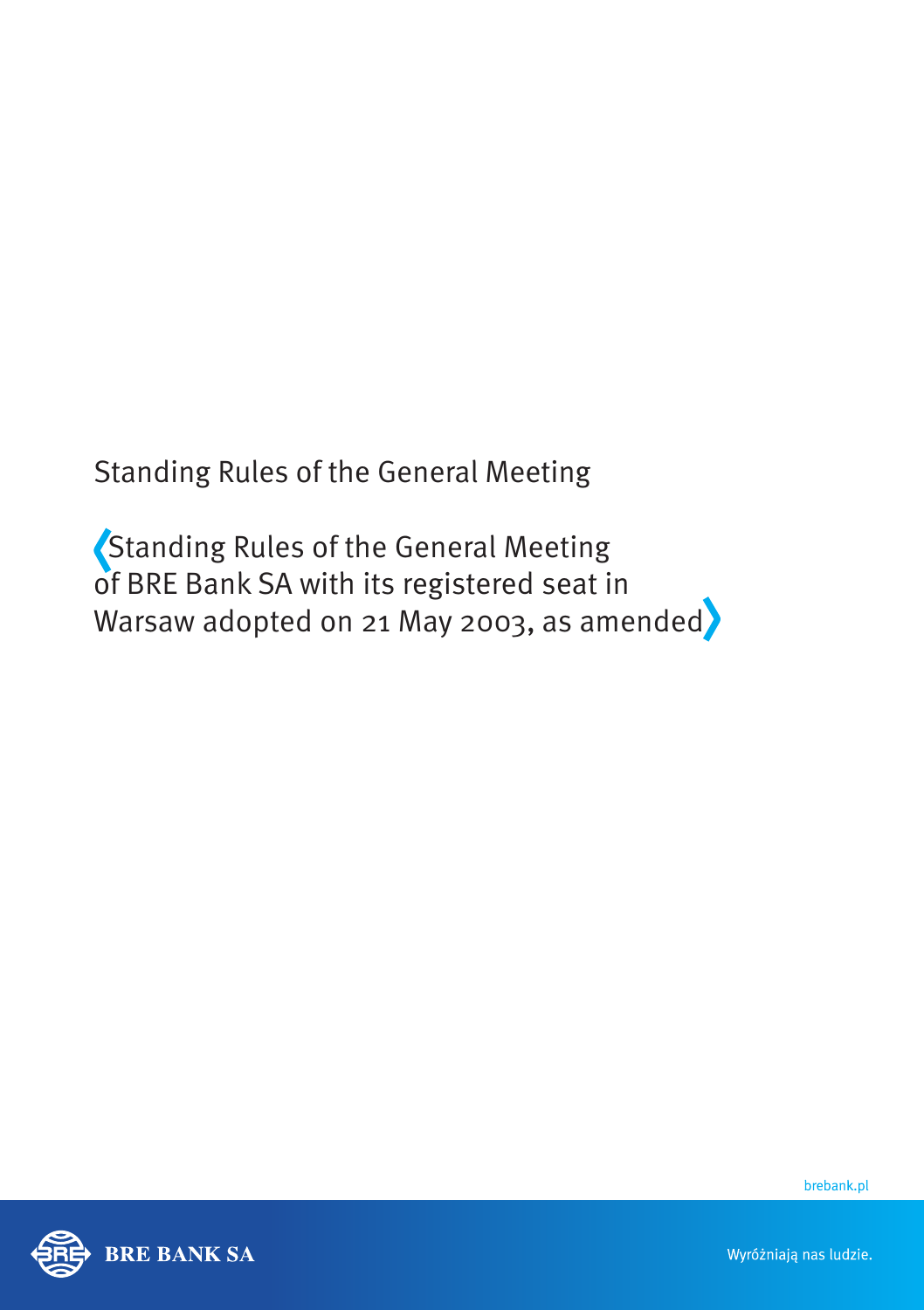- 1. The General Meeting of BRE Bank SA with its registered seat in Warsaw ("General Meeting") may be an Ordinary or an Extraordinary Meeting held pursuant to the provisions of these Rules and the provisions of the Code of Commercial Partnerships and Companies and the By-laws.
- 2. The General Meeting shall be convened and prepared pursuant to the provisions of the Code of Commercial Partnerships and Companies, the By-laws of the Bank, and these Rules.
- 3. Information related to the General Meeting, and in particular draft resolutions recommended for adoption, together with rationale of the Management Board and opinion of the Supervisory Board, as well as any other required documentation, is published on the Bank's website and in the manner stipulated for providing current information, in line with provisions of the Act on public offering and conditions of introducing financial instruments to organised trading system and on public companies.
- 4. With regard to matters related to the General Meeting, and in particular to:
	- a) granting the power of attorney via electronic means,
	- b) providing information on granting the power of attorney via electronic means,
	- c) requesting that the Extraordinary General Meeting be convened,
	- d) requesting that certain items be introduced to the General Meeting agenda, the shareholders may contact the Bank's Management Board at the following email address: walne.zgromadzenia@brebank.com

- 1. Eligible to participate in the General Meeting are the persons who are shareholders sixteen days before the General Meeting's date (the record date).
- 2. The persons eligible based on registered shares and temporary certificates, as well as pledgors and users with the voting right, are eligible to participate in the General Meeting only if they are entered to the book of shares as at the record date.
- 3. The persons eligible to participate in the General Meeting based on dematerialised bearer shares may attend the General Meeting, provided that not earlier than the date of the notice convening the General Meting and not later than the first working day after the record date, they request the entity maintaining their securities account to issue a nominative certificate of their right to participate in the General Meeting and are entered to the list of such shareholders prepared and furnished to the Bank by the depository of securities, as stipulated in laws on trading in financial instruments.
- 4. The shareholder may transfer shares between the record date and the General Meeting's end date. Despite transfer of the shares on the basis of which the shareholder was entered to the book of shares, that shareholder is the only person eligible to participate based on those shares in the General Meeting for which it was registered based on such later transferred shares.

- $§$  3
- 1. Members of the Management Board and the Supervisory Board of the Bank shall participate in the General Meeting.
- 2. The auditor shall be present at the General Meeting if the General Meeting deliberates on financial issues of the Bank.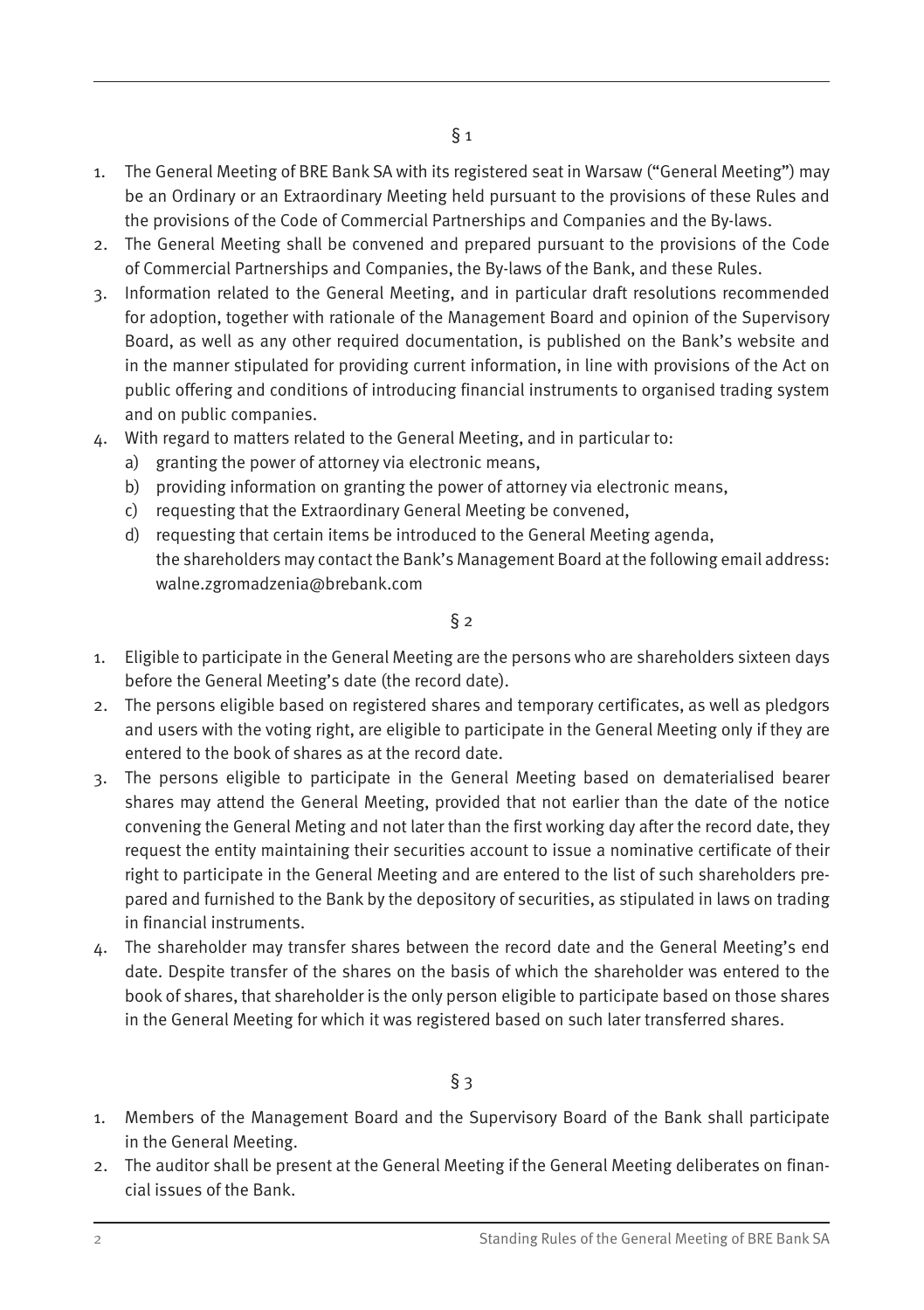3. The Chairman of the General Meeting may approve the presence of other guests in the meeting room.

 $§$  4

- 1. A Shareholder who is a natural person may participate in the General Meeting and exercise the right to vote in person or through a Plenipotentiary.
- 2. A Shareholder who is not a natural person may participate in the General Meeting and exercise the right to vote through a person authorised to make declarations of will on its behalf or through a Plenipotentiary.
- 3. Powers of attorney shall be given in writing or via electronic means.
- 4. The shareholder notifies the Bank of granting the power of attorney via electronic means by emailing to the email address provided in  $\S$  1 point  $\Delta$ . In the notification the shareholder provides: its name or name and surname, phone number and e-mail address, as well as name or name and surname of a Plenipotentiary, his or her phone number and e-mail address.
- 5. Together with the notification on granting the power of attorney, the shareholder provides the Bank, at the address provided in  $\S$  1 point  $4$ , text of the power of attorney, formatted in PDF, including at least the following data: name or name and surname of the shareholder, name or name and surname of a Plenipotentiary, number and series of the identity card or passport of a Plenipotentiary being the individual, explicit authorisation for a Plenipotentiary to represent the shareholder at the General Meeting, number of shares from which a voting right shall be exercised, date of the General Meeting at which a voting right shall be exercised and the date of granting the power of attorney.
- 6. The right to represent a Shareholder who is not a natural person shall be set out in a register produced when drawing up the list of attendance or a series of powers of attorney.
- 7. The person(s) who give(s) the power of attorney on behalf of a Shareholder who is not a natural person shall be named in the valid copy of a relevant register.
- 8. It is implied that the written power of attorney confirming the right to represent a Shareholder at the General Meeting is legal and requires no confirmation unless its authenticity or validity arouse doubts of the Chairman of the General Meeting.

- 1. Based on the list of Shareholders eligible to take part in the General Meeting available for review in the premises of the Management Board of the Bank pursuant to Art. 407 of the Code of Commercial Partnerships and Companies, a list of attendance shall be drawn up according to the following procedure:
	- a) the Shareholder's name shall be located on the list of persons eligible to take part in the General Meeting;
	- b) the identity of the Shareholder or the Plenipotentiary representing the Shareholder shall be established on the basis of an identity card or a passport;
	- c) powers of attorney of Plenipotentiaries representing a Shareholder shall be checked and attached to the list of attendance;
	- d) the Shareholder or Plenipotentiary of a Shareholder shall sign the list of attendance;
	- e) the Shareholder or Plenipotentiary of a Shareholder shall be issued a voting card.
- 2. Appeals concerning eligibility to participate in the General Meeting shall be addressed to the Vote Counting Committee.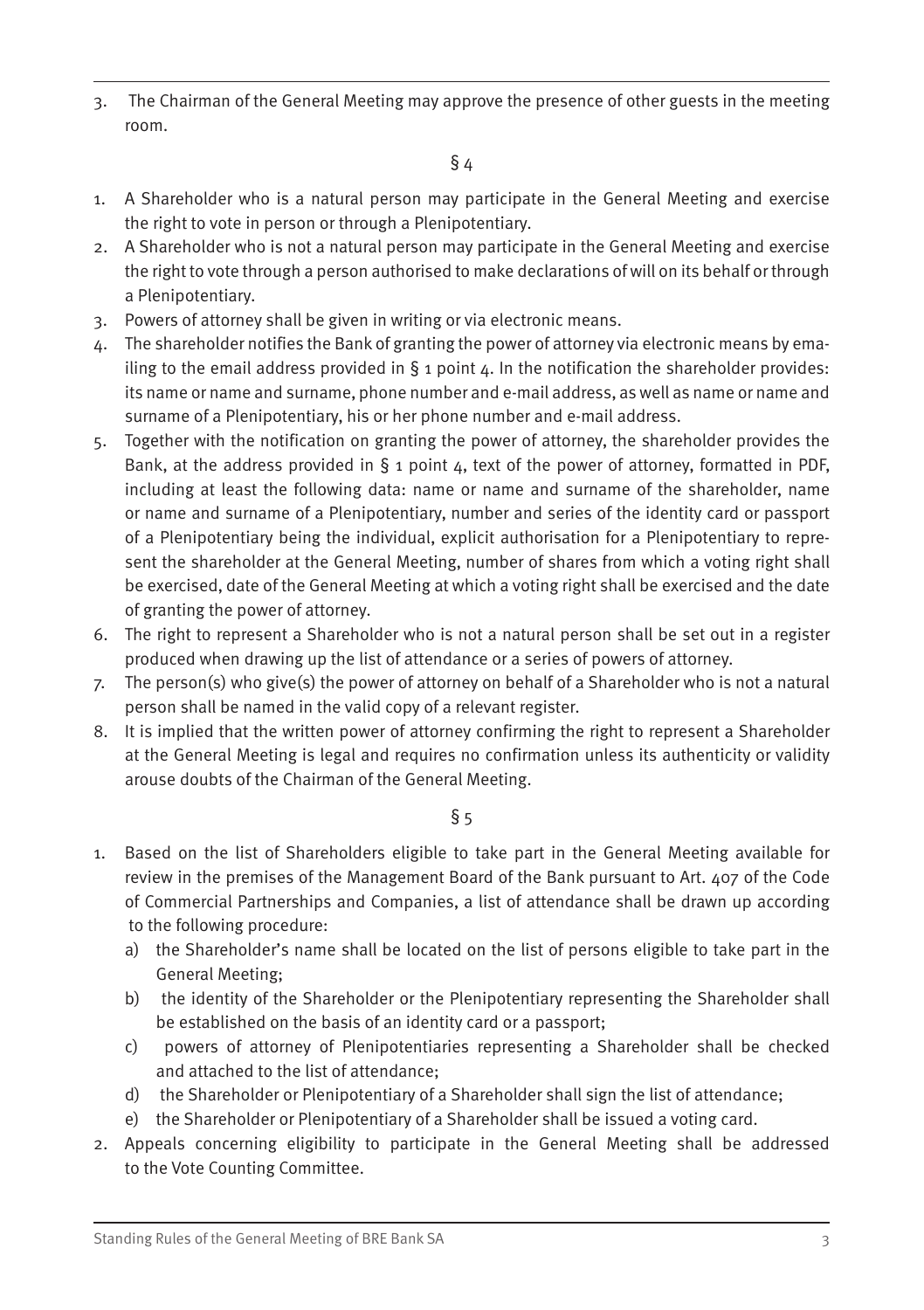- 1. The General Meeting shall be opened by the Chairman of the Supervisory Board of the Bank or the Deputy Chairman. If neither can open the General Meeting, the General Meeting shall be opened by a Member of the Supervisory Board.
- 2. The person opening the General Meeting shall proceed immediately with election of the Chairman of the General Meeting, ensure the adequate voting procedure, and announce its results.
- 3. Only a Shareholder of the Bank can chair the General Meeting. The General Meeting shall elect the Chairman from among candidates proposed by participants of the General Meeting.
- 4. The candidate for Chairman of the General Meeting shall make a statement for the record giving his consent to be elected.
- 5. If more than one candidate is proposed, the person opening the General Meeting shall draw up a list of candidates including the full names of the candidates provided that they make the statement mentioned in point  $\Delta$ .
- 6. In the case mentioned in point 5, election of the Chairman of the General Meeting shall consist in a separate voting on each candidate in the alphabetical order.
- 7. The candidate who received the greatest number of valid votes is elected Chairman of the General Meeting. If several candidates receive the same number of votes, the voting shall be repeated.

- 1. The Chairman of the General Meeting shall preside over the proceedings, make decisions relating to formal and procedural aspects of the Meeting, and have the right to interpret the present Rules.
- 2. The Chairman's functions shall include, among others: ensuring that the proceedings are efficient and in keeping with the agenda and the procedure as well as in respect of the rights and interests of all Shareholders, giving the floor to speakers, accepting motions and draft resolution, submitting them for discussion, and opening and proceeding with voting, and confirming that the agenda has been exhausted.
- 3. The Chairman shall sign the minutes of the General Meeting immediately upon their preparation by the notary.

- 1. The General Meeting shall elect a three-member Vote Counting Committee from among candidates proposed by the Chairman of the Meeting.
- 2. The Vote Counting Committee shall be responsible for supervising the way in which each casting of the ballots is conducted and serviced, and for checking and announcing the results of the vote.
- 3. In case the Committee notes any irregularity in the voting, it shall notify the Chairman of the General Meeting and submit suggestions as to further proceedings.
- 4. All members of the Committee shall sign a document announcing the results of voting, thus confirming that voting has been properly executed.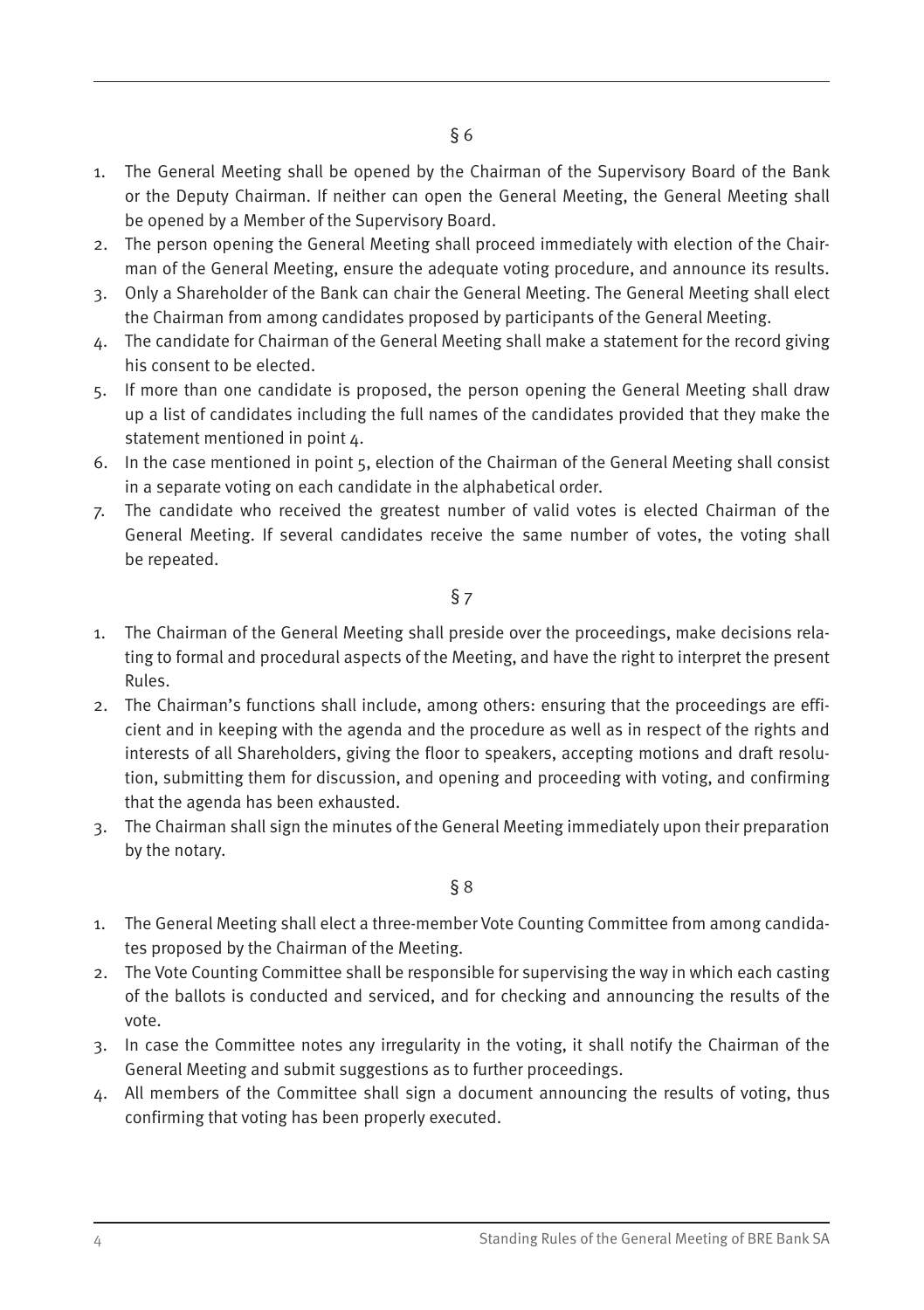The election of the Chairman of the General Meeting and of the Vote Counting Committee shall be by an ordinary majority of votes cast in a secret ballot.

#### $\delta$  10

- 1. The Meeting shall make decisions in the form of resolutions adopted in an open ballot subject to § 9 and point 2 below.
- 2. A secret ballot is required in the case of:
	- 1) elections and motions for dismissal of members of the authorities of the Bank or liquidators;
	- 2) motions to put members of the authorities of the Bank or liquidators before justice;
	- 3) personal issues;
	- 4) request of any Shareholder;
	- 5) other cases as set out in applicable regulations.

#### § 11

- 1. The voting shall take place with the use of a computer system which also counts the votes. The system counts the votes cast by the participants of the General Meeting in favour or against a motion as well as abstentions. In the case of a secret ballot, the system precludes the possibility of identifying the votes of particular Shareholders.
- 2. The shareholder may vote differently from each of the held shares.
- 3. A participant of the General Meeting who leaves the meeting room during the General Meeting should deregister his voting card, and register again upon his return to the meeting room. If a Shareholder does not deregister, his votes will be considered to abstain if there is a voting in the course of his absence from the meeting room.

§ 12

- 1. Resolutions of the General Meeting shall be passed, depending on their content, by a relevant majority of votes required under the By-laws of the Bank, the Code of Commercial Partnerships and Companies, and other applicable regulations.
- 2. On request of the Chairman of the General Meeting, all resolutions regarding the vote of discharge of duties for Members of the Management Board and the Supervisory Board of the Bank may be subject to one single ballot unless any participants of the General Meeting object to this procedure.

#### § 13

- 1. A person who requests for his objection against a resolution to be recorded in the minutes may briefly justify his objection.
- 2. Participants of the General Meeting may table written statements for the minutes.

- 1. A resolution to refrain from reviewing an issue listed in the agenda may be passed if there are important, material reasons.
- 2. A motion mentioned in point 1 shall include detailed grounds.
- 3. The shareholder(s) representing at least one twentieth of the share capital may: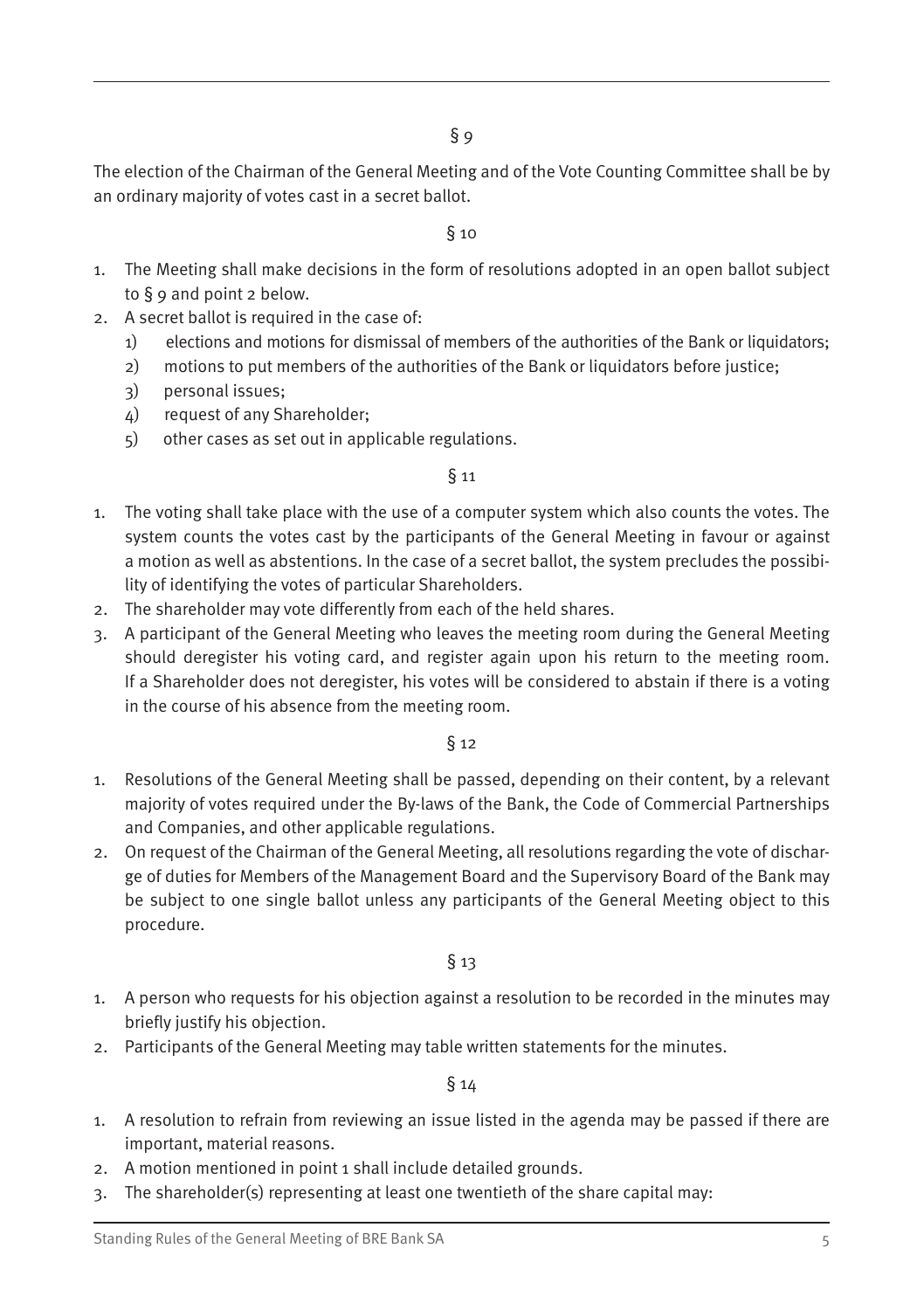- 1) not later than twenty one days before the scheduled date of the General Meeting, request that certain issues be entered to the agenda of the next General Meeting. Such request may be submitted via electronic means. The Management Board shall announce amendments to the General Meeting agenda not later than eighteen days before the date of the General Meeting.
- 2) submit, before the General Meeting date, draft resolutions regarding issues entered or to be entered to the meeting agenda. The Bank immediately publishes draft resolutions on its website.

In the aforementioned cases section 1 above does not apply.

- 4. The shareholder(s) who want to submit a motion to the General Meeting regarding the Bank's business, should submit such motion in writing to the Management Board which, in turn, will forward it together with its recommendation to the Supervisory Board. The Supervisory Board is entitled to freely decide whether or not to present the motion at the General Meeting except for requests submitted as per section 3 by the shareholders representing at least one twentieth of the share capital.
- 5. Each shareholder may, during the General Meeting, submit draft resolutions regarding issues entered to the meeting agenda.
- 6. No resolution may be passed on issues not listed in the agenda of the General Meeting unless the entire share capital is represented and none of the participants raise any objection concerning a resolution.

### $§$  15

- 1. The Supervisory Board of the Bank shall be elected in a secret ballot.
- 2. Before the election of the Supervisory Board, the General Meeting shall, by request of the Chairman, set the number of Members of the Supervisory Board of the given term, to the extent and taking account of the provisions of §17 of the By-laws of the Bank.

#### § 16

- 1. Shareholders shall propose candidates for Members of the Supervisory Board to the Chairman of the General Meeting, orally or in writing.
- 2. Members of the incumbent Supervisory Board may propose candidates for Members of the elected Supervisory Board pursuant to point 1.
- 3. The person who proposes a candidate for a Member of the Supervisory Board shall provide detailed grounds, and in particular describe the educational and professional background of the candidate.
- 4. If the Supervisory Board is elected by way of voting in separate groups, the provisions of the Code of Commercial Partnerships and Companies shall apply.

- 1. Candidates for Members of the Supervisory Board shall make a statement for the minutes of the General Meeting concerning independence of the candidate.
- 2. An independent candidate is a person who, on the date of election, fulfils all of the following criteria:
	- a) during the last five years has not held the position of the Management Board member at the Bank;
	- b) during the last five years has not held the position of the Management Board member at any associate company of the Bank in the meaning prescribed in the Accounting Act;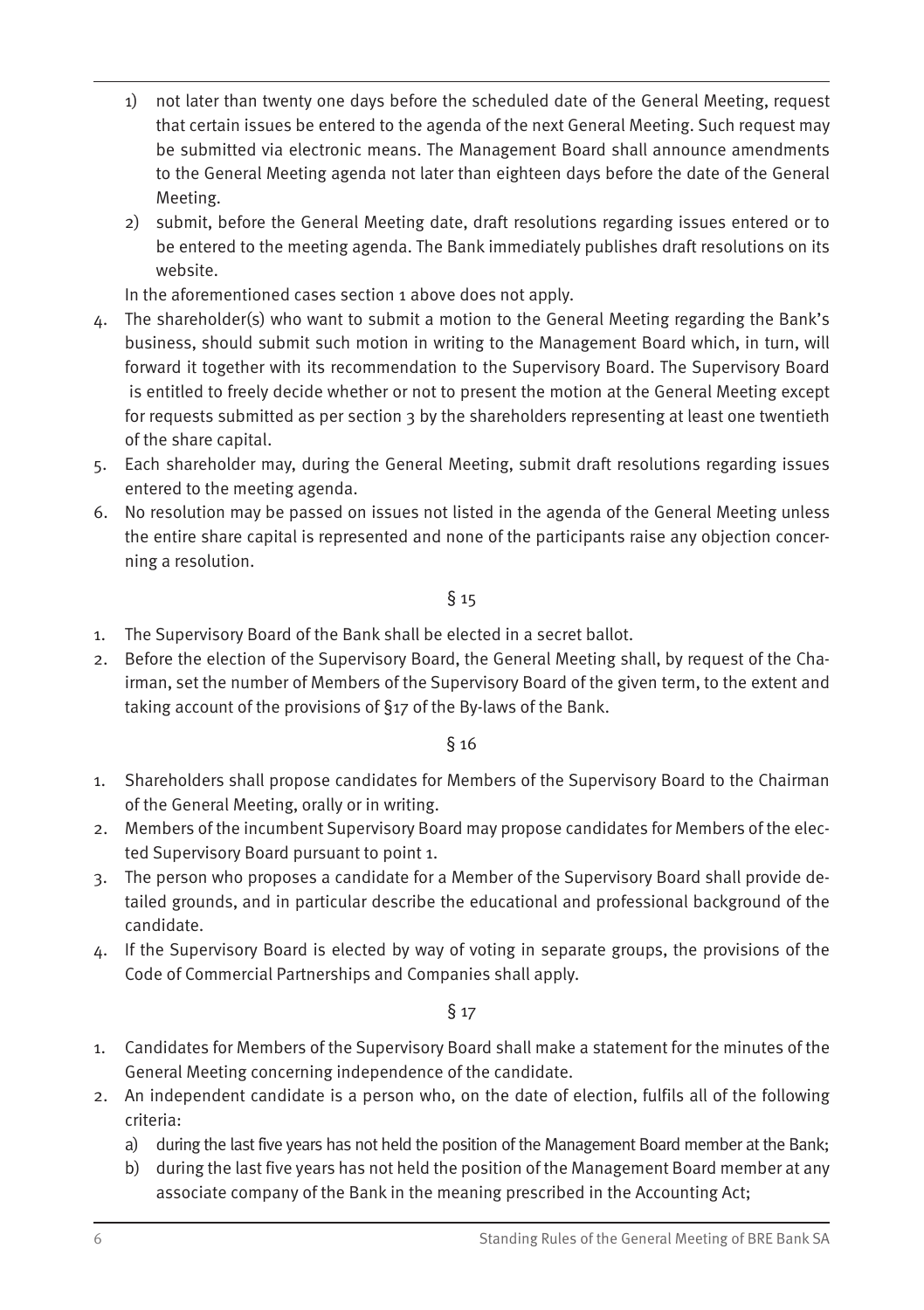- c) during the last three years has not been the employee of the Bank, entity dependent from the Bank or an employee of any associate company of the Bank in the meaning prescribed in the Accounting Act;
- d) does not have any factual and essential relations with a shareholder having the right to exercise at least 5% of all votes at the General Meeting of the Bank;
- e) has not received any remuneration from the Bank nor from any associate company of the Bank, in the meaning prescribed in the Accounting Act, of any kind, except for remuneration for participation in the Supervisory Board of the Bank;
- f) is not a shareholder of the Bank and does not represent any shareholder acting as a dominating entity in respect of the Bank;
- g) during the last year, has not been any significant client or business partner of the Bank or any associate company of the Bank, in the meaning prescribed in the Accounting Act, directly or in a form of an associate, shareholder, director, or senior management officer at an entity being in such relation with the Bank;
- h) during the last three years, has not been an associate or employee of the current or former chartered auditor of the Bank or any associate company of the Bank;
- i) is not a member of the management board at a company in which a member of the Management Board of the Bank is a member of the supervisory board, and has no other significant associations with members of the Management Board of the Bank by participation in other companies or governing bodies;
- j) may not hold the position of an independent member of the Bank's Supervisory Board for longer than twelve years,
- k) is not a spouse, descendant, adoptee, daughter in law or son in law of a member of the Management Board or the Supervisory Board of the Bank or any persons mentioned in a)-j).
- 3. On the basis of received proposals, the Chairman of the General Meeting shall draw up 2 lists of candidates for Members of the Supervisory Board:
	- 1) list of candidates for Members of the Supervisory Board;
	- 2) l ist of candidates for independent Members of the Supervisory Board.
- 4. Once the lists are announced by the Chairman, they are closed.
- 5. If the number of candidates in the lists drawn up pursuant to point 3 is equal to the number set pursuant to § 15, on request of the Chairman of the General Meeting, voting on the candidates in a list shall be subject to one single ballot unless any shareholders object to this procedure.
- 6. If the number of candidates in the lists drawn up pursuant to point  $\frac{1}{2}$  is greater than the number set pursuant to § 15, voting on each candidate in a list shall proceed separately in the alphabetical order of the family names of the candidates.
- 7. Those candidates who received the greatest number of votes of all candidates in a list are considered elected.

The General Meeting shall also vote on proposed candidates if:

- 1. none of the candidates for Members of the Supervisory Board fulfil the criteria of independence or all of candidates for Members of the Supervisory Board fulfil the criteria of independence. In this case, the provisions of § 17 shall not apply;
- 2. the number of candidates for independent Members of the Supervisory Board is lesser than set out in § 17.5 of the By-laws of the Bank.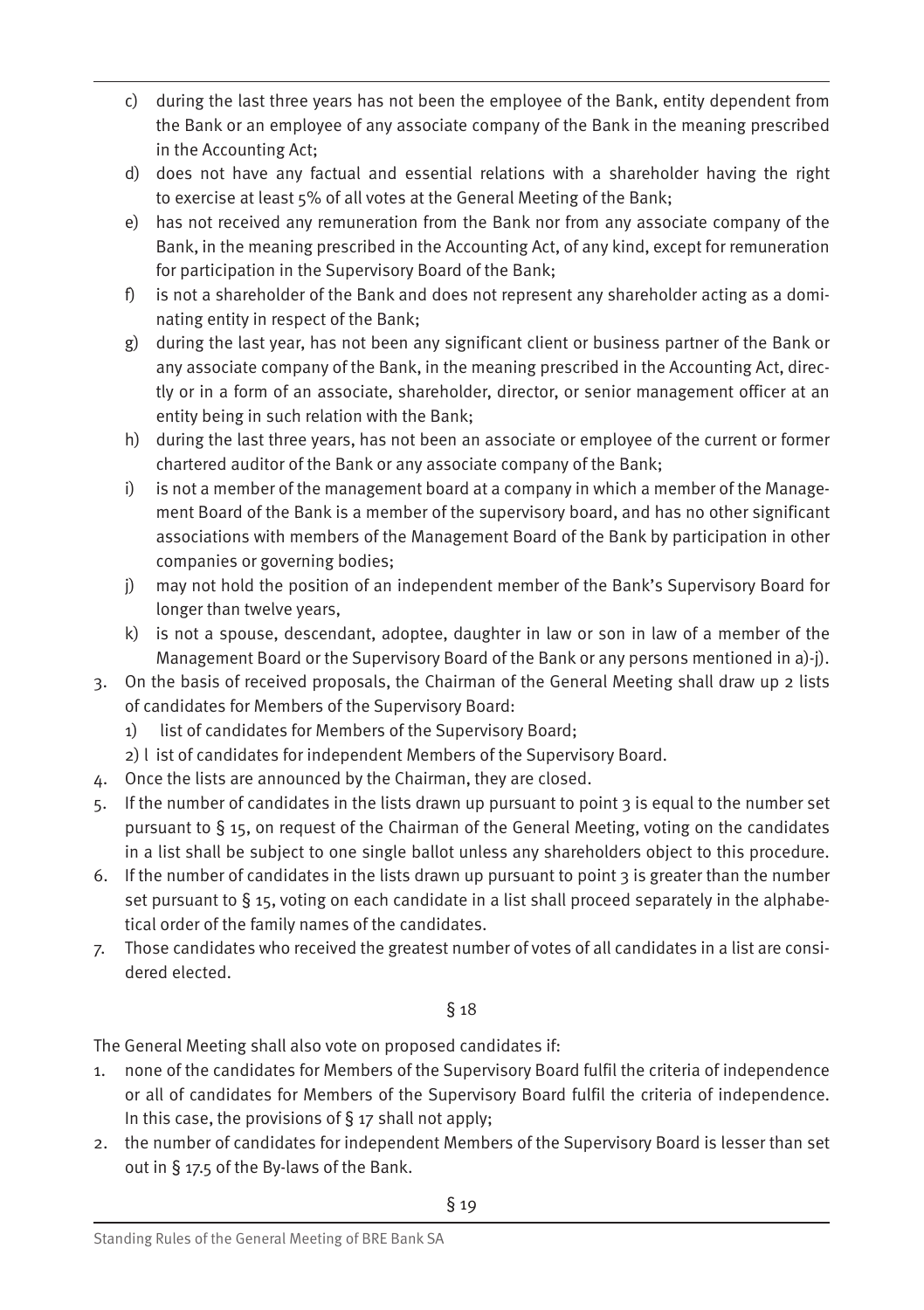- 1. In the case mentioned in § 18.1, the Chairman of the General Meeting shall draw up a list of candidates for Members of the Supervisory Board on the basis of received proposals.
- 2. Once the list is announced by the Chairman, it is closed.
- 3. If the number of candidates in the list drawn up pursuant to point 2 is equal to the number set pursuant to § 15, on request of the Chairman of the General Meeting, voting on the candidates in the list shall be subject to one single ballot unless any Shareholders object to this procedure.
- 4. If the number of candidates in the list drawn up pursuant to point 2 is greater than the number set pursuant to § 15, voting on each candidate shall proceed separately in the alphabetical order of the family names of the candidates.
- 5. Those candidates who received the greatest number of votes of all candidates in a list are considered elected.

- 1. In the case mentioned in  $\S$  18.2, the Chairman of the General Meeting shall draw up 2 lists of candidates for Members of the Supervisory Board:
	- 1) list of candidates for Members of the Supervisory Board;
	- 2) list of candidates for independent Members of the Supervisory Board.
- 2. Once the lists are announced by the Chairman, they are closed.
- 3. If the number of candidates in the lists drawn up pursuant to point 1 is equal to the number set pursuant to § 15, regardless of the number of candidates in each list, on request of the Chairman of the General Meeting, voting on the candidates in a list shall be subject to one single ballot unless any shareholders object to this procedure.
- 4. If the number of candidates in the lists drawn up pursuant to point 1 is greater than the number set pursuant to  $\S$  15, voting on each candidate in a list shall proceed separately in the alphabetical order of the family names of the candidates.
- 5. Those candidates who received the greatest number of votes of all candidates in a list are considered elected.

# § 21

- 1. Members of the Management Board of the Bank shall answer any questions of Shareholders concerning information about the company, if reasonably required to review issues on the agenda. A question shall be regarded as answered if the relevant information is available at the website of the Bank in the place separated for questions from shareholders and their answers.
- 2. Members of the Management Board shall refuse to disclose information mentioned in point 1 in cases set out in legal regulations.
- 3. In relation to a question asked by a shareholder during the General Meeting, except for section 2 above, the Management Board may reply to a Shareholder in writing outside the General Meeting, if only there are important reasons to do so, not later however than within 2 weeks after submitting a request during the General Meeting.
- 4. The Management Board shall answer questions of the Shareholders pursuant to the provisions of this article subject to the fact that the Bank as a public company complies with reporting obligations under the provisions of the Law on Public Trading in Securities whereas some information may only be disclosed pursuant to the provisions of the Law.

# $\S$  22

After all points on the agenda have been exhausted and after any other issues raised in connection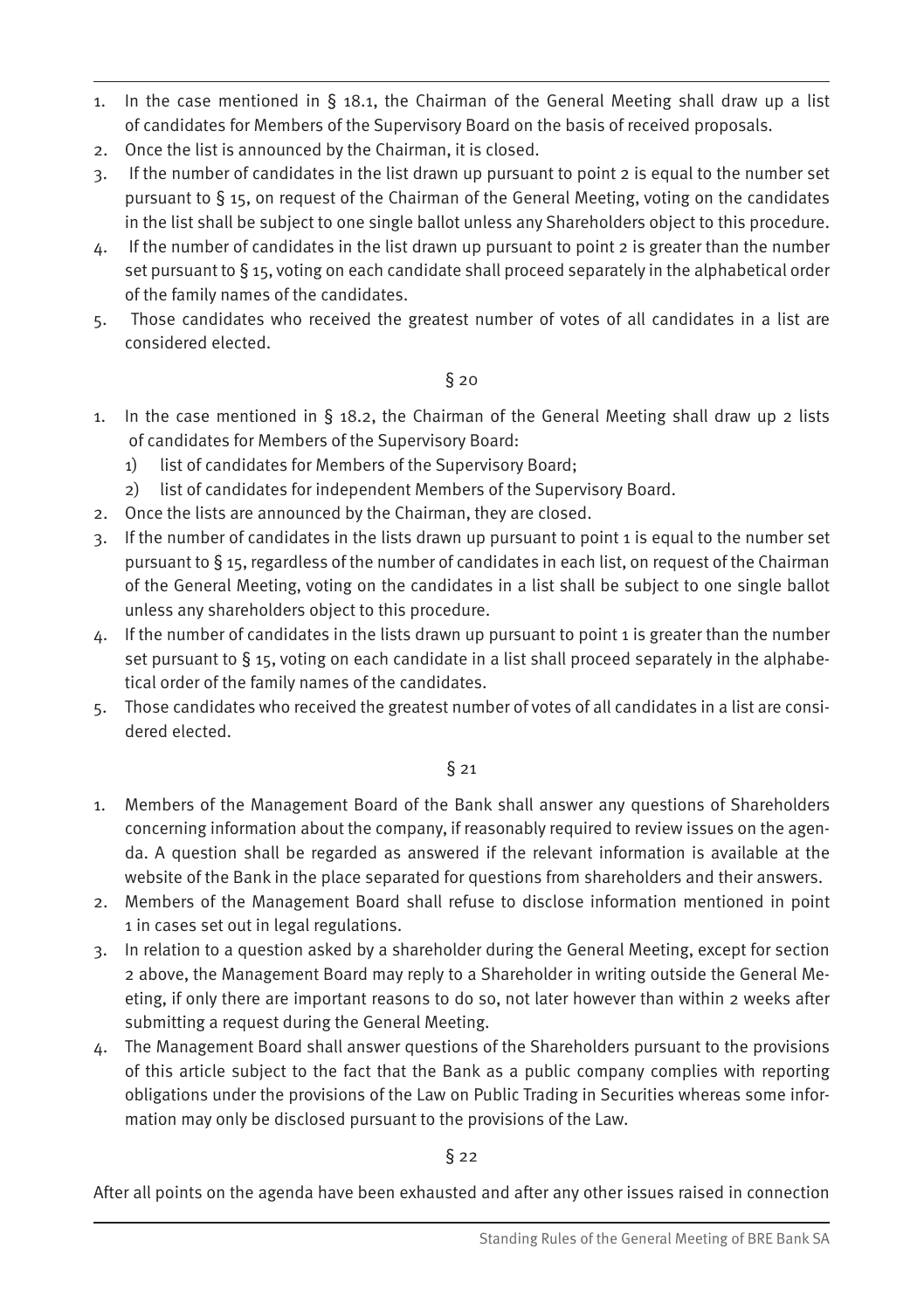to the proceedings have been attended to, the Chairman of the General Meeting shall adjourn the Meeting.

- 1. These Rules may be amended by an ordinary majority of votes cast in an open ballot.
- 2. Amended provisions of the Rules shall come into force starting with the General Meeting after the Meeting that amended these Rules.